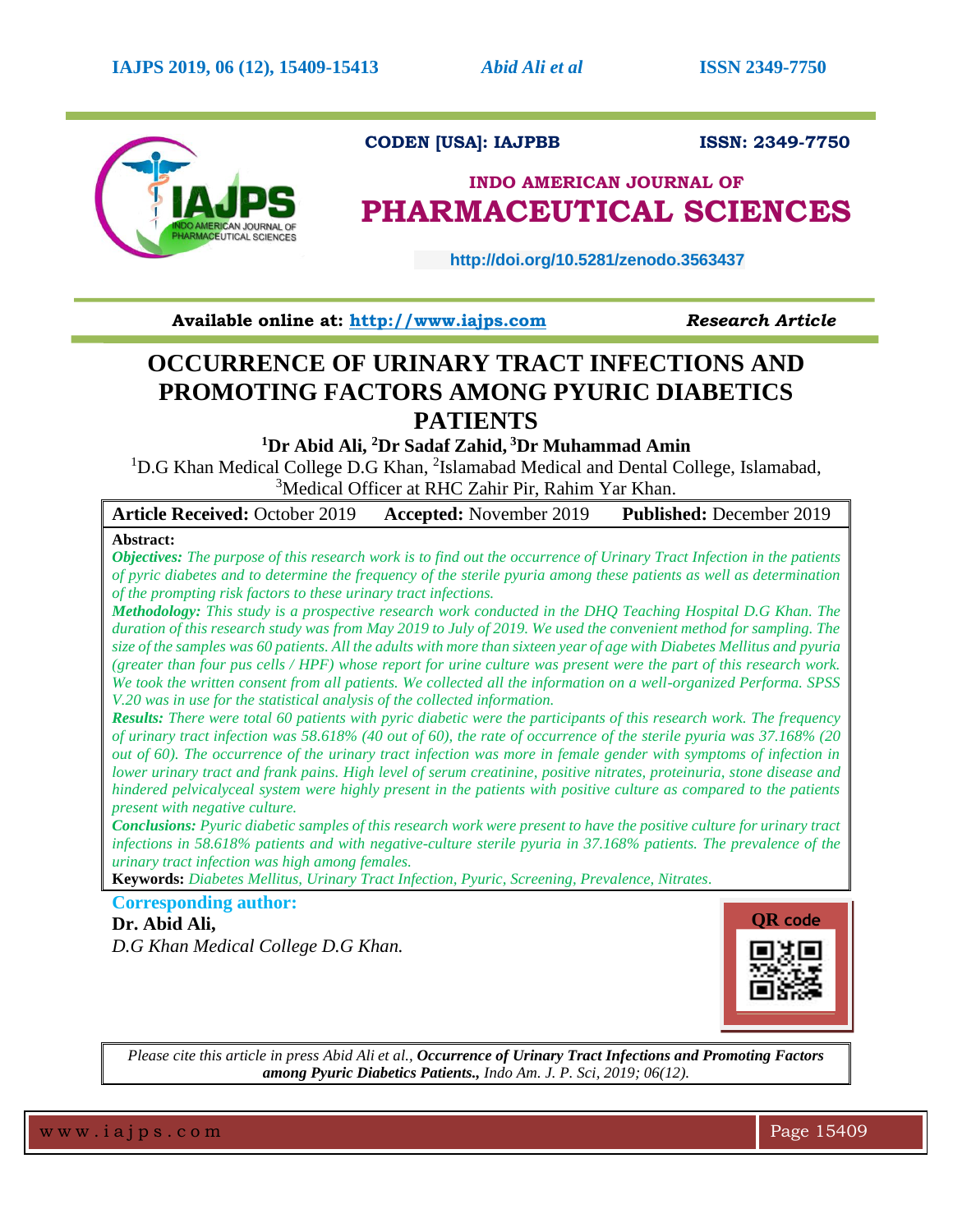### **INTRODUCTION:**

The detailed report of urine is very important for assessment and screening of majority of the diseases. The presence of the pus cells in the urine are pyuria which can be asymptomatic or can show the underlying urinary tract infection. Pyuria is noteworthy when there are greater than four pus cells / HPF in sample of centrifuged urine. Many infections which are not detected by the routine culture of urine can be present with an association with the sterile pyuria as genitourinary TB, infection with due to fastidious developing organisms as urea plasma urealyticum, chlamydia, acknowledged systemic abnormalities related with the sterile pyuria are Sickle Cell Disease, SLE, Kawasaki's disease and reiters syndrome. Some anomalies in the structure of kidneys to have association with the sterile pyuria are the incontinence, stone disease, renal papillary necrosis, poly-cystic kidneys, kidney neoplasms, improperly handled urinary tract infections and tubule-interstitial nephritis.

The rate of occurrence of urinary tract infection among the patients of diabetes is 23.28% in a study conducted in UAE, one other research work conducted in Italy also demonstrated asymptomatic bacteriuria in the patients of diabetes. This research work aimed to support in the estimation of the problem load on the patients of diabetes and identification of the urinary tract infection and designing the guidelines and standards for its assessment and administration.

### **METHODOLOGY:**

This study is a prospective research work based on observations conducted at DHQ Teaching Hospital D.G Khan. The duration of this research study was from May 2019 to July of 2019. All patients having more than sixteen year of age suffering from Diabetes Mellitus and pyuria (greater than four pus cells / HPF) and urine culture of those patients was also available were the participants of this research work. D/R and C/S of urine being sent at identical time. We selected these patients from inpatient and outpatient departments. We collected the information about the age of patient, duration of Diabetes Mellitus,

symptoms of lower tract infections, high temperature, flank pain, stone complications and benign prostatic hypertrophy with direct interview with the patients and we recorded this information on well-organized Performa.

The information of the laboratory collected from record files about AIC of hemoglobin, D/R and C/S of urine creatinine of serum, ultrasound of kidneys, bladder and ureter and glycosuria. We examined the fresh sample of urine in laboratory on urine analyzer, we carried out the centrifugation at 2500.0 rpm for complete five minutes. Then we carried out the microscopy at very high power field (40.0X100.0) for the counting of the cells. The total amount of the samples was 60. We took the written consent from the patients after describing them the purpose of the research work. We collected all the information on a Performa. SPSS V.20 was in use for the statistical analysis of the collected information.

### **RESULTS:**

Total one hundred patients approached the hospital but the data of 40 patients was not complete so finally, we included 60 patients. Detail about the demography of these patients is present in Table-1. The average Hba1c in the patients of this research work was 4.408  $\pm$  4.203. Among 23 male patients, there was confirm benign prostatic hypertrophy in 13.0% patients. We found the previous history of culture positive urinary tract infection in 26 patients. There was presence of fever in 40.18% patients. Flank pain was present in 24.78% patients. The infections of the lower urinary tract were available in 55.68% patients. Urinary tract infections were present in 58.78% pyuric patients. In this patient's group of pyuric diabetes suffering from urinary tract infection, average age of the patients was 53.95  $\pm$  9.28, average duration of diabetes was 4.83  $\pm$ 4.03, there was presence of benign prostatic hypertrophy in 20.18% patients, past history of urinary tract infection was present in 59.0% patients, the symptoms of the lower urinary tract were present in 64.08%, fever was present in 48.82% and flank pain was available in 26.78% patients.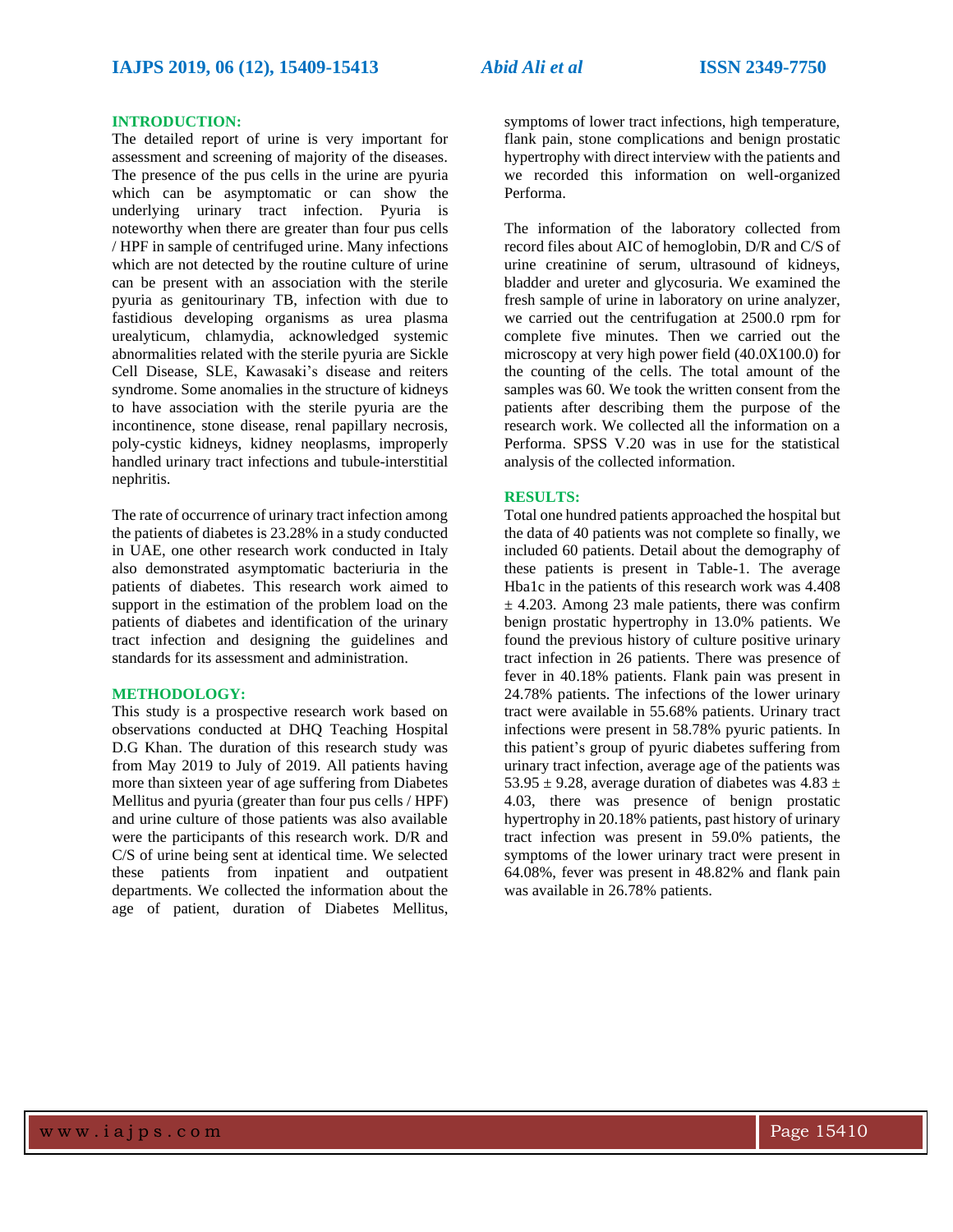| <b>Demographic Aspects</b> | <b>Total No Of</b><br><b>Patients</b> | <b>Pyuric Diabetic Patients</b><br><b>With Urinary Tract</b><br><b>Infection</b> | <b>Diabetic Pyuric Patients</b><br><b>With Sterile Pyuria</b> |
|----------------------------|---------------------------------------|----------------------------------------------------------------------------------|---------------------------------------------------------------|
|                            | $Mean + SD$                           | Mean $+$ SD                                                                      | Mean $\pm$ SD                                                 |
| No of Patients             | $97.00 + 100.00$                      | $59.00 + 60.80$                                                                  | $38.00 + 39.20$                                               |
| Mean age                   | $50.97 + 19.34$                       | $55.97 + 11.30$                                                                  | $55.53 + 9.88$                                                |
| Patients Seen in OPD       | $79.00 + 81.44$                       | $46.00 + 77.96$                                                                  | $33.00 + 86.84$                                               |
| Patients Seen in Ward      | $18.00 + 18.66$                       | $13.00 + 22.04$                                                                  | $5.00 + 13.16$                                                |
| Diabetes Duration in Years | $7.15 + 6.26$                         | $6.85 + 6.03$                                                                    | $7.46 + 6.50$                                                 |

### **Table-I: Demographic Data Of Study Population**

On laboratory evaluation, average HbA1c was  $4.08 \pm$ 2.44, glycosuria was present in 26.78%, proteinuria in 67.48%, positivity of nitrite in 11.58%, hindered tract on ultrasonography was present in 11.58% and average serum creatinine was available in as  $1.71 \pm$ 1.22. We saw the sterile pyuria in 37.08%. In this

group, rate of the all variables are present in Table-2 and Table-3 with comparison to the first group of patients. The results of this research work show that urinary tract infections are much common in female patients.

| Table-II: Clinical Parameters Of Diabetic Pyuric Patients |                                                                        |                                                                    |  |  |
|-----------------------------------------------------------|------------------------------------------------------------------------|--------------------------------------------------------------------|--|--|
| <b>Parameters</b>                                         | <b>Pyuric Diabetic Patients with</b><br>Urinary Tract Infection (n=40) | <b>Sterile Pyuria In Diabetic</b><br><b>Pyuric Patients (n=20)</b> |  |  |
|                                                           | $Mean + SD$                                                            | $Mean + SD$                                                        |  |  |
| BPH among males $(n=18)$                                  | $2.0 + 20.18$                                                          | $1.0 \pm 2.58$                                                     |  |  |
| Past History of Urinary Tract Infection                   | $34.0 \pm 59.00$                                                       | $18.0 \pm 50.58$                                                   |  |  |
| <b>LUTS</b>                                               | $37.0 + 44.08$                                                         | $15.0 + 42.68$                                                     |  |  |
| Fever                                                     | $28.0 \pm 48.82$                                                       | $9.0 \pm 26.88$                                                    |  |  |
| Flank pain                                                | $15.0 + 26.79$                                                         | $7.0 + 21.66$                                                      |  |  |

### **Table-II: Clinical Parameters Of Diabetic Pyuric Patients**

### **Table-III: Laboratory Results On Study Population**

| <b>Lab Results</b>                                 | <b>Pyuric Diabetic Patients With</b><br><b>Urinary Tract Infection</b><br>$(n=40)$ | <b>Sterile Pyuria In Diabetic Pyuric</b><br><b>Patients</b><br>$(n=20)$ |
|----------------------------------------------------|------------------------------------------------------------------------------------|-------------------------------------------------------------------------|
|                                                    | $Mean + SD$                                                                        | Mean $\pm$ SD                                                           |
| HbA1C (Mean, SD)                                   | $4.08 + 2.44$                                                                      | $5.08 + 3.73$                                                           |
| Glucosuria (No $/$ %)                              | $15.00 + 26.78$                                                                    | $12.00 + 34.78$                                                         |
| Proteinuria on dipstick (No $/$ %)                 | $39.00 + 67.48$                                                                    | $17.00 + 48.00$                                                         |
| Nitrite positive on dipstick (No $/$ %)            | $6.00 + 11.58$                                                                     | $1.00 + 2.58$                                                           |
| Obstructed (No $/$ %)                              | $6.00 + 11.58$                                                                     | $1.00 + 2.58$                                                           |
| Serum creatinine (Mean, SD) -<br><b>Ultrasound</b> | $1.71 + 1.22$                                                                      | $1.54 + 2.18$                                                           |

### **DISCUSSION:**

Overall concluded rate of occurrence of urinary tract infection among the patients of diabetes was 23.28% whereas 39.08% among these were the female patients. In this current research work, the rate of the prevalence of the urinary tract infections in more than half patients suffering from pyuric diabetes. This can be due to our definite inclusion criteria. We did not

find any research work describing the rate of occurrence of urinary tract infection suffering from pyuric diabetes. The existing evidences are present without any support for the anti-microbial therapy asymptomatic bacteriuria among the patients of diabetes. Possibility of urinary tract infection increases if the patient of diabetes with pyuria is symptomatic. In time diagnosis and management of the symptomatic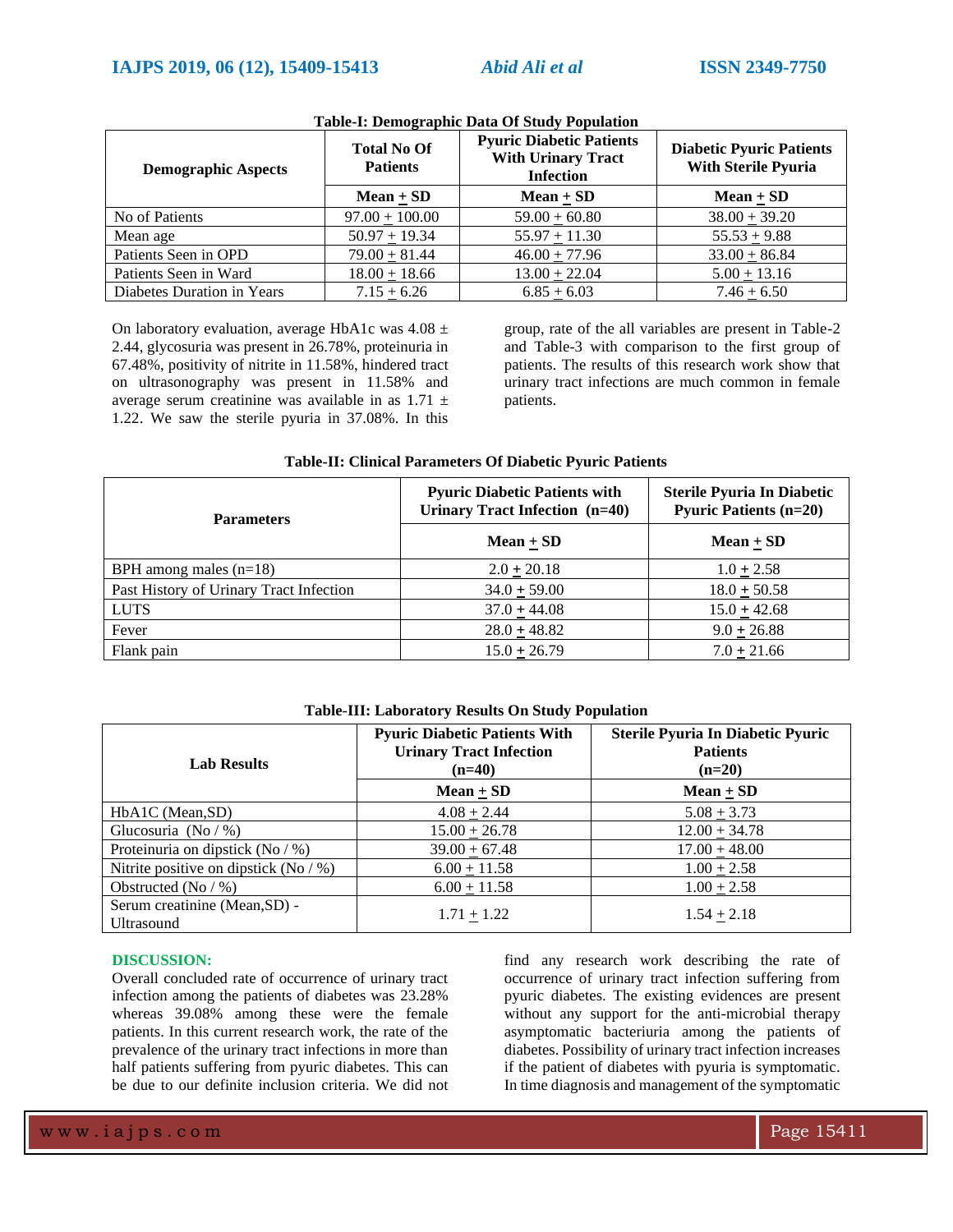urinary tract infection in the patients of diabetes is needed for the prevention of pyelonephritis and abscesses in renal function.

Our results were consistent with the findings of other research works about the urinary tract infections in the patients present with enlarged prostate or with the previous history of the urinary tract infection. We also noticed the presence of proteinuria in approximately 68.0% patients with urinary tract infections. Females were present with high risk of urinary tract infection. Our study also confirmed this finding. There is scarcity of the research works on sterile pyuria. There are many diseases which have association with the sterile pyuria as elaborated in the introductory part. One research work conducted from Italy has described the asymptomatic bacteriuria in the patients suffering from diabetes. One recent research work conducted retroactively in Pakistan stated the rate of incidence of sterile pyuria in genitourinary TB as 17.0%. In this research work, among all the patients with pyuric diabetes, only 58.78% patients were present with a report of positive culture and there was no growth on standard culture of urines for next patients. So, it is sensible to propose that pyuric diabetics require treatment particularly females.

### **CONCLUSION:**

Pyuric diabetics in this research work were available with the culture positive urinary tract infection in 58.618% and culture-negative sterile pyuria in 37.168% subjects. The prevalence of the urinary tract infection was high in female gender. There is need of further research works to describe that if diabetes is a reason for sterile pyuria. Small size of sample is a limitation of this research work.

### **REFERENCES:**

- 1. Patra, E. P., Karna, S., Meher, D., & Mishra, S. (2019). Bacterial causes of community acquired and nosocomial urinary tract infection in type 2 diabetes: A comparative approach. Journal of Diabetology, 10(3), 102.
- 2. Ezejiofor, T. I. N. (2016). Environmental Factors in Renal Disease: The Contribution of Urinary Tract Infections in Nigerian Renal Disease Burden-Research. Clinical Microbiology: Open Access.
- 3. Boothe, D. M., & Boothe, H. W. (2015). Antimicrobial considerations in the perioperative patient. Veterinary Clinics: Small Animal Practice, 45(3), 585-608.
- 4. Khurram, A., Danial, K., Ahmed, K., &
- 5. Ali, Z. (2016). Prevalance of pyuria in diabetic patients at a tertiary care hospital in Karachi,

Pakistan: an observational study. Pak J Surg, 32(3), 168-171.

- 6. Bashir, H., Saeed, K., & Jawad, M. (2017). Causative Agents of Urinary Tract Infection in Diabetic Patients and Their Pattern of Antibiotic Susceptibility. Khyber Medical University Journal, 9(4).
- 7. Shah, S. F., & SA, P. (2016). Gross pyuric diabetics with uncontrolled glycemia: Pattern of pathogenic organisms and antimicrobial susceptibility. Khyber Med Univ J, 8(4), 189-93.
- 8. Patodia, M., Goel, A., Singh, V., Singh, B. P., Sinha, R. J., Kumar, M., ... & Sankhwar, S. N. (2017). Are there any predictors of pyonephrosis in patients with renal calculus disease? Urolithiasis, 45(4), 415-420.
- 9. Richa, C., Bhushan, C. S., Kumar, S. P., Dev, P. N., & Nabaraj, P. (2016). Bacteriology of urinary tract infection of chronic renal failure patients undergoing for hemodialysis. J Microbiol Exp, 3(3), 00089.
- 10. Saheb, S. A. (2018). Prevalence of urinary tract infections in febrile children less than five years of age: a chart review. International Journal of Contemporary Pediatrics, 5(2), 359.
- 11. Al Rubeaan KA, Moharram O, Al Naqeb D, Hassan A, Rafiullah MR. Prevalence of urinary tract infection and risk factors among Saudi patients with diabetes. World J Urol. 2013;31(3):573-578.
- 12. Bonadio M, Costareli S, Morelli G, Tartaglia T. The influence of diabetes mellitus on the spectrum of uropathogens and the antimicrobial resistance in elderly adult patients with urinary tract infection. BMC Infect Dis. 2006;17(6):54.
- 13. Oosi ST, Frazee LA, Gardner WG. Management of asymptomatic bacteriuria in patients with diabetes mellitus. Ann Pharmacother. 2004;38(3):490-493.
- 14. The prevention and management of urinary tract infections among people with spinal cord injuries. National Institute on disability and rehabilitation research consensus statement, January 27-29, 1992. J Am Paraplegia Soc. 1992;15(3):194-204.
- 15. Guillausseau PJ, Farah R, Laloi- Michelin M, Tielmans A, Rymer R, Warnet A. Urinary tract infections and diabetes mellitus. Rev Prat. 2003;53(16):1750-1756.
- 16. Litza JA, Brill JR. Urinary tract Infections. Prim Care. 2010;37(3):491-507.
- 17. Buchhz NP, Haque R, Salahuddin S. Genitourinary tuberculosis: a profile of 55 inpatients. J Pak Med Assoc 2000; 50:250.
- 18. Swavely\*, N., Speich, J., Nandanan, N., Balthazar, A., & Klausner, A. (2019). MP56-02